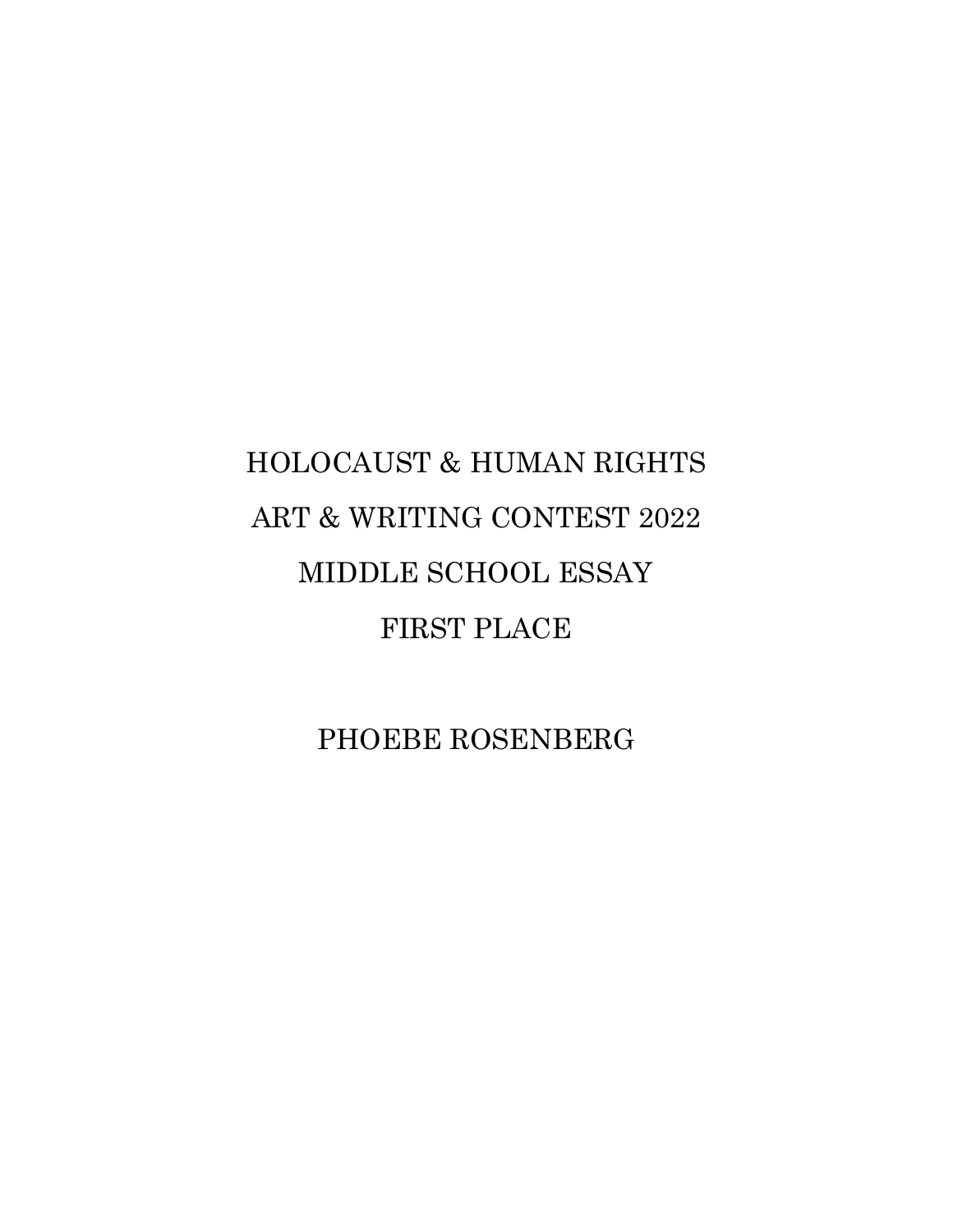#### **A Look At Our Past and Our Future**

"In the end, we will remember not the words of our enemies, but the silence of our friends." This powerful quote by Reverend Dr. Martin Luther King, Jr., means it is up to regular people, like you and me, to not stand idly by and be a witness to injustice; we must take action. By taking action, we become upstanders not bystanders. It is our responsibility as citizens of the world to be upstanders in our schools, our community, and in the world. Unfortunately, there have been times in history when we could have used more upstanders. The Holocaust, the mass murder of Jewish people during World War II, was such a time. Although the Holocaust was one of the most horrific atrocities that ever happened in human history, there were courageous upstanders who risked their own lives to rescue thousands of Jewish people who would have otherwise perished.

The Holocaust started in 1941 in Germany, and lasted for years. The Holocaust happened because after Germany lost World War I, Adolf Hitler blamed the loss on Jews and said the only solution was to eliminate all Jewish people. Subsequently, Jewish people in Germany were rounded up and sent to concentration camps where they were killed. Shockingly, the citzens of Germany and neighboring countries, stood by and allowed this genocide to happen. Irena Sendler, a Catholic social worker in Poland, was one of the incredible upstanders during the Holocaust. She saved 2,500 Jewish children from the Warsaw Ghetto from 1942 to 1943. She saved these innocent children by working in the Children's Division of Zegota, a Polish underground network of women, whose mission was to save Jewish children from the death camps. She worked secretly and tirelessly to save as many Jewish children as possible.

Irena Sendler's actions made her an upstander in that she risked her own life and the lives of her family to save others. She smuggled hundreds of Jewish babies and children out of the Warsaw Ghetto and rehomed them with new identities. Ms. Sendler defied the government because she knew right from wrong, and she held strong to her beliefs. She would not be a bystander to the murder of countless inoccent children. She often had to make quick and risky decisions in order to be an upstander. Eventually, her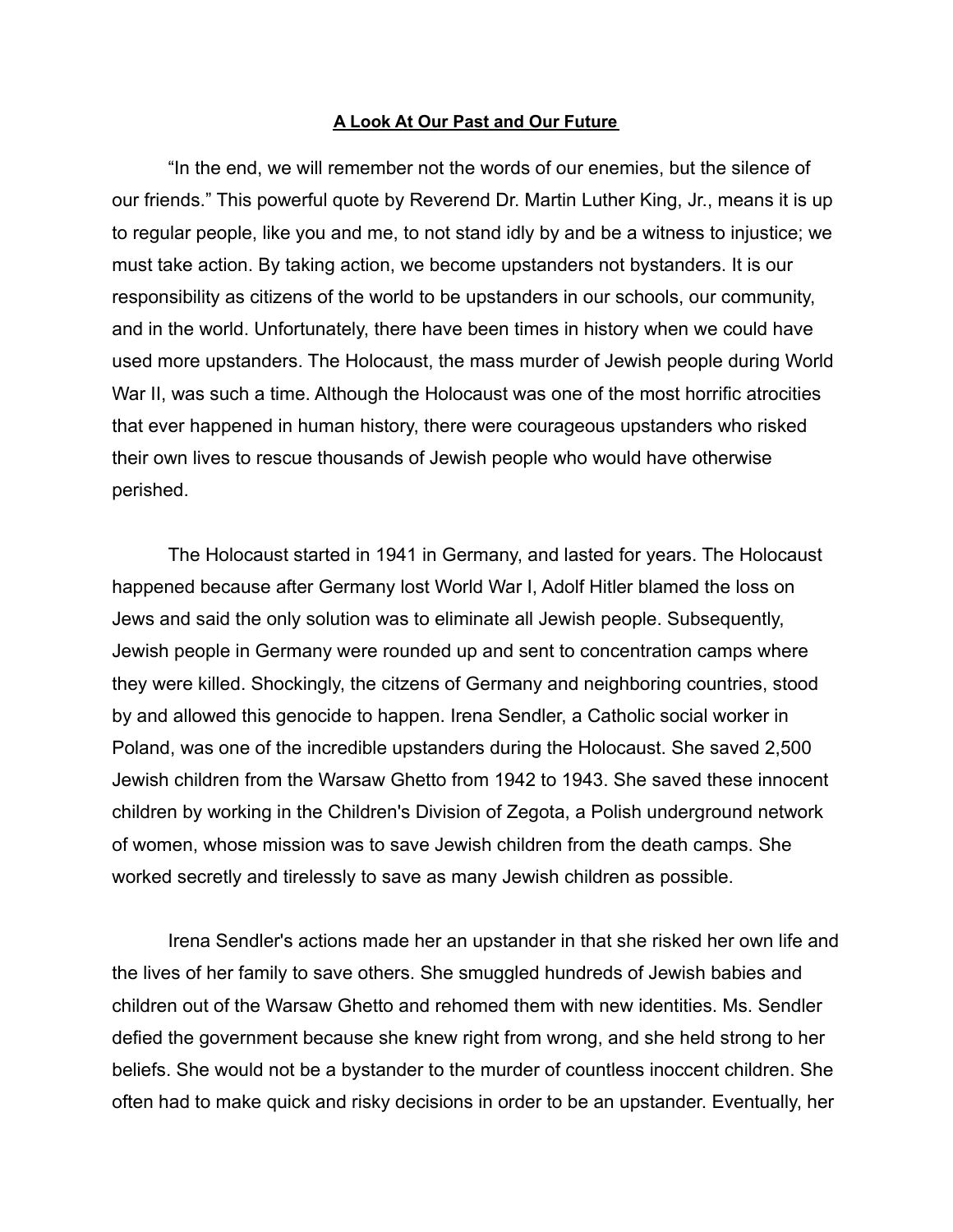actions led to her arrest, and she was sentenced to death, but was freed when someone bribed her guards. She lived the rest of her life as a social worker who helped others, but her legacy is that she and her network saved thousands of Jewish children from the death camps.

I was an upstander once, just like Irena Sendler. This past year, I was in gym class with a girl who had a disability. The gym teacher said,"find a partner." Everyone picked their friends but nobody asked the girl with the disability to join in. I felt bad that nobody asked to be her partner. That's when I realized I should ask her. I did just that, and she said "Yes"! Ever since then, other people have been asking her to join in and she has never been alone in gym class since. Obviously, my actions as an upstander were not to the degree of Irena Sendler, I didn't save any lives by asking someone to be my partner. However, if we all make small decisions to be an upstander, together we can change lives.

Irena and I made a difference by making the often unpopular choice to be an upstander. No one will ask you to be an upstander; that is up to you and your conscience. That is what Irena Sendler and I did. Nobody asked us to do it; we did it ourselves. Bystanders, on the other hand, take the easy way out by doing nothing. Bystanders during the Holocaust, didn't have the courage to make a difference. They stood by and allowed fellow humans to be murdered. Today, as we all know, Russia and Ukraine are at war. People are comparing this war to the Holocaust since innocent people are being ruthlessly killed. However, during the Holocaust there were very few upstanders, whereas today, there are thousands or even millions. Even though there are upstanders around the world trying to help Ukraine right now, it's simply not enough. If everyone in the world made the choice to take action against injustice, we could change the future. We need to learn from the lessons of our past. We need to stand up, not stand by. We need more Irenas in this world!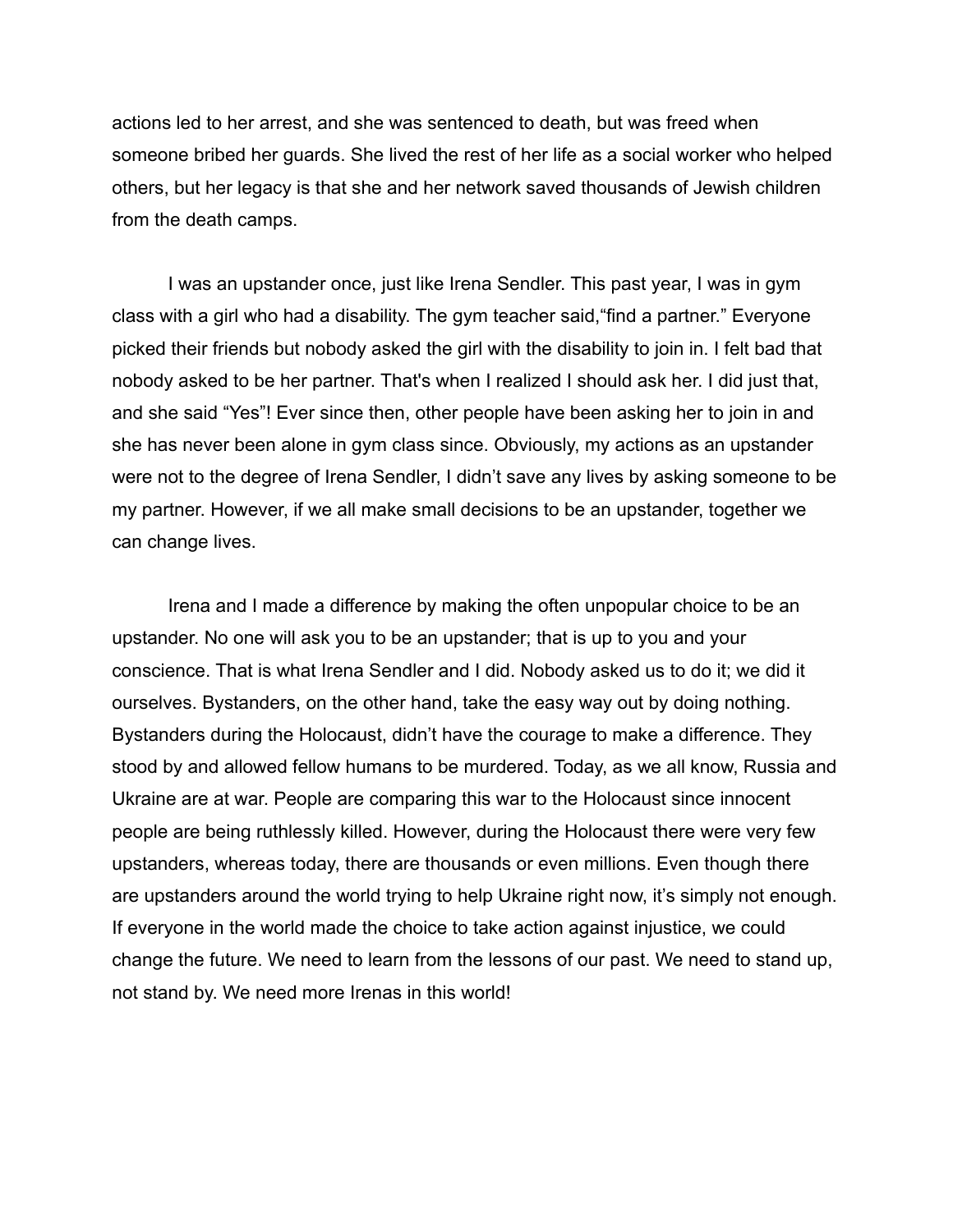# HOLOCAUST & HUMAN RIGHTS ART & WRITING CONTEST 2022 MIDDLE SCHOOL ESSAY SECOND PLACE

MAYA LEVIN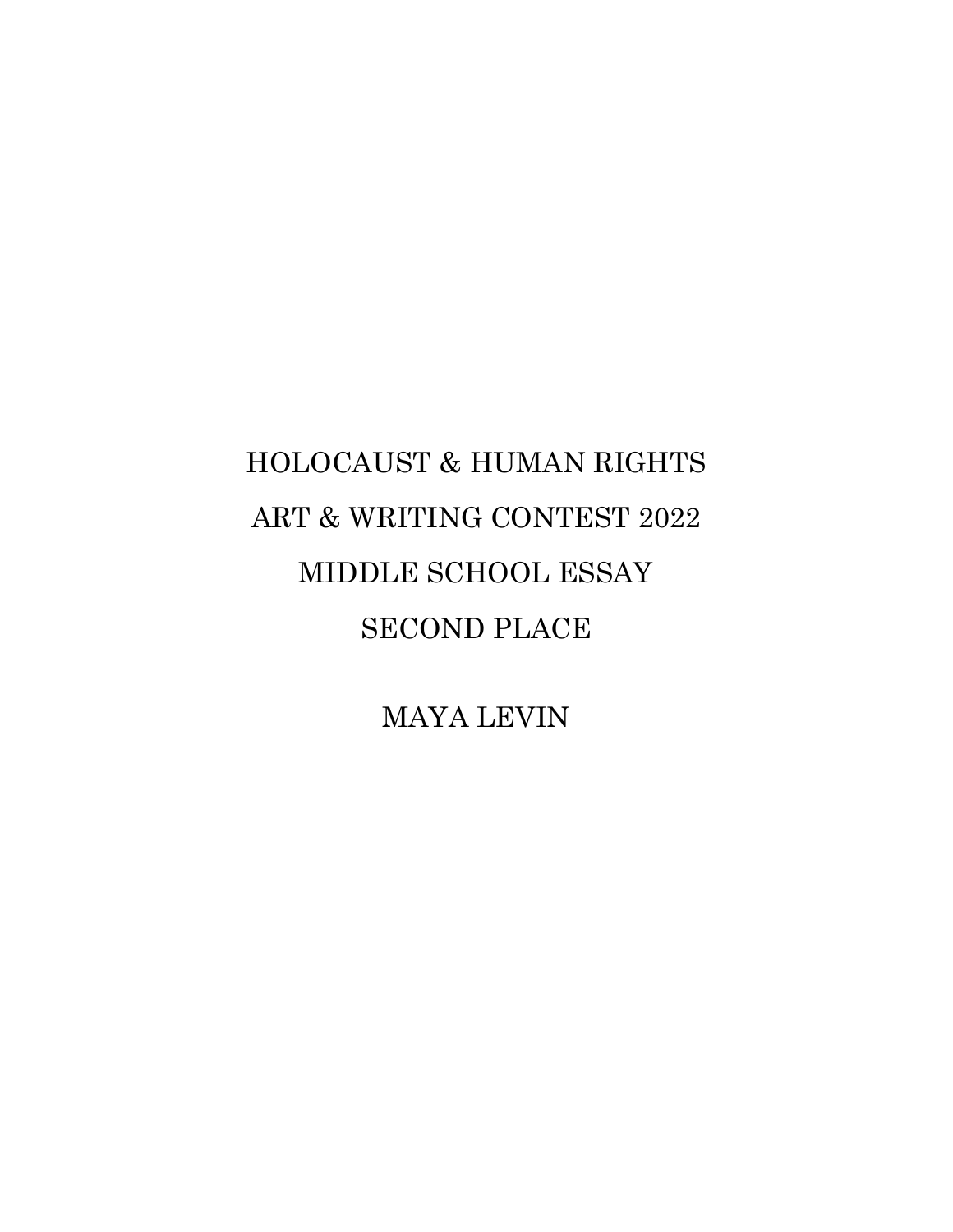### What it's like to live in a concentration camp

It was a cold, rainy afternoon. Lips were trembling. Hands were shaking. There was no talking. You could only hear the loud heartbeats and the heavy, scared breathing of others. Your hair is soaking from the rain. Your eyes gaze past the electric fence, the uncontrollable feeling of wanting to go. Wanting to leave. Wanting to be anywhere else but where you are right now, at this very moment. You feel trapped. Hunted down. Watched. Your brain is filled with all of those scary moments. The gunshots. The yelling. The crowds. But now, it's all silent. You're all alone. Who knows where your family is. Dead? Hurt? Alive? You'll never know, and you don't want to. You clench your stomach with your muddy hands. It's grumbling and rumbling, but you can't do anything about it. You look up, down, to the side, it's the same thing. Nazi's. Guns. You see them almost pull the trigger. You quickly pick up your shovel, and start digging even faster than before. You see an older man, around the age of your dad. He puts his tools down, and wipes the sweat off his face. He sits down on the floor, all sandy and rocky, just for a quick break. It almost looked like it happened in slow motion."BOOM!!" One of the Nazi soldiers shoot. He falls to the floor. Blood dripped down his body. They then pick him up and put him in one of the holes that you dug.

The next morning, nothing was different. Same as yesterday. But you notice that there are more guards. Better weapons that the Nazi's have. Your hands shake. You've been in this camp for months now, you knew it was ought to happen. But you couldn't say anything. You kept your mouth shut, just like you've been doing. You want to rest. You want to not work anymore. You haven't been able to sleep for days. If you do, you're outside on the ground, in the cold. But they won't allow it. They'll shoot you. You see their fingers move, gripping the gun tighter. You have no place to go now. You're stuck. You close your eyes. Just breathe.

The Nazi's shoot. Everyone falls. Puddles of blood. They laugh. They move on. No sort of reaction. They don't know what they've done. It makes you mad. They killed over 6 million jews. No reason. Just because. All those young people, just killed. They could've lived a longer life, but they couldn't. Not all parts of history have happy endings, like this one.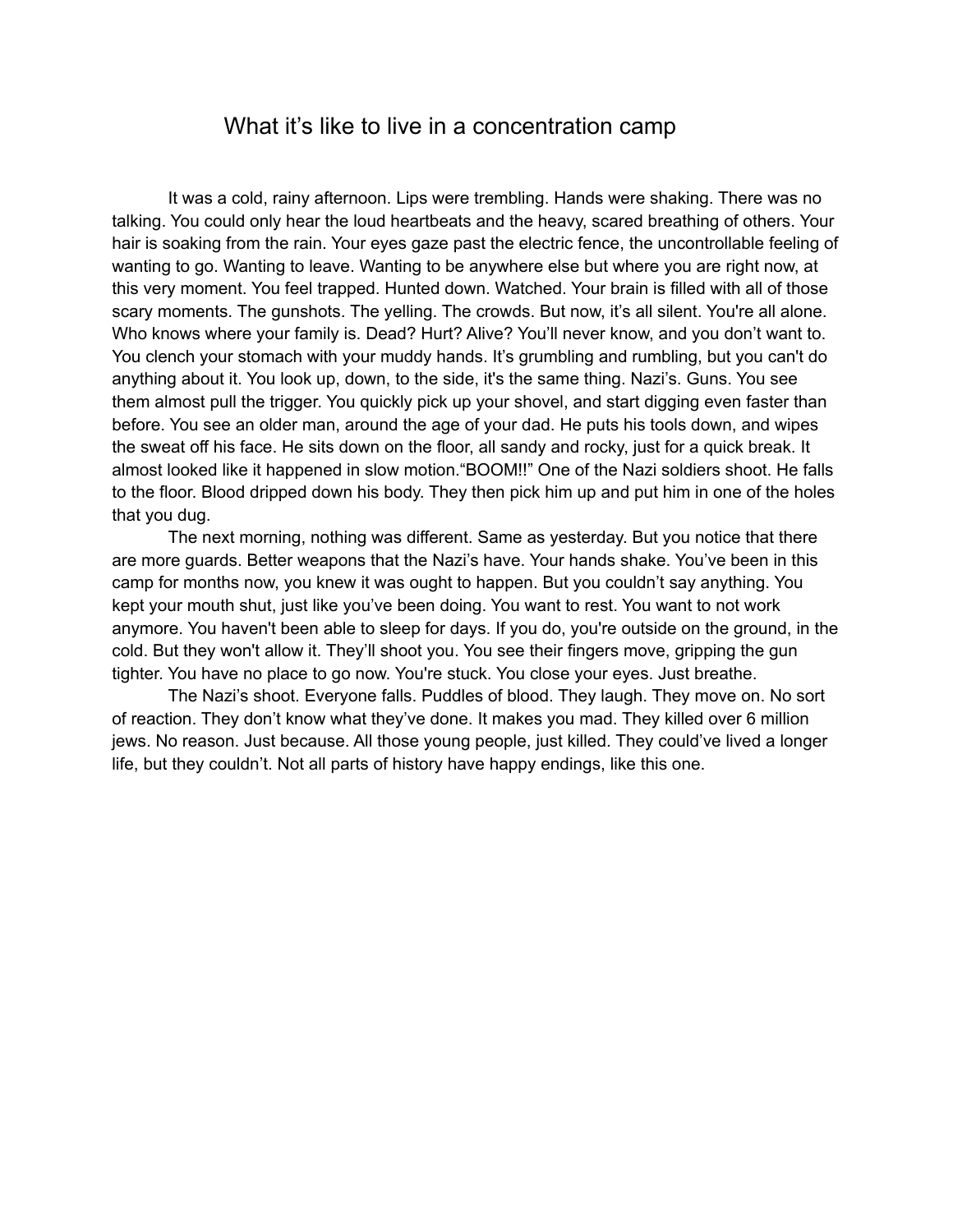# HOLOCAUST & HUMAN RIGHTS ART & WRITING CONTEST 2022 MIDDLE SCHOOL ESSAY THIRD PLACE

ARIELLE GOLDNER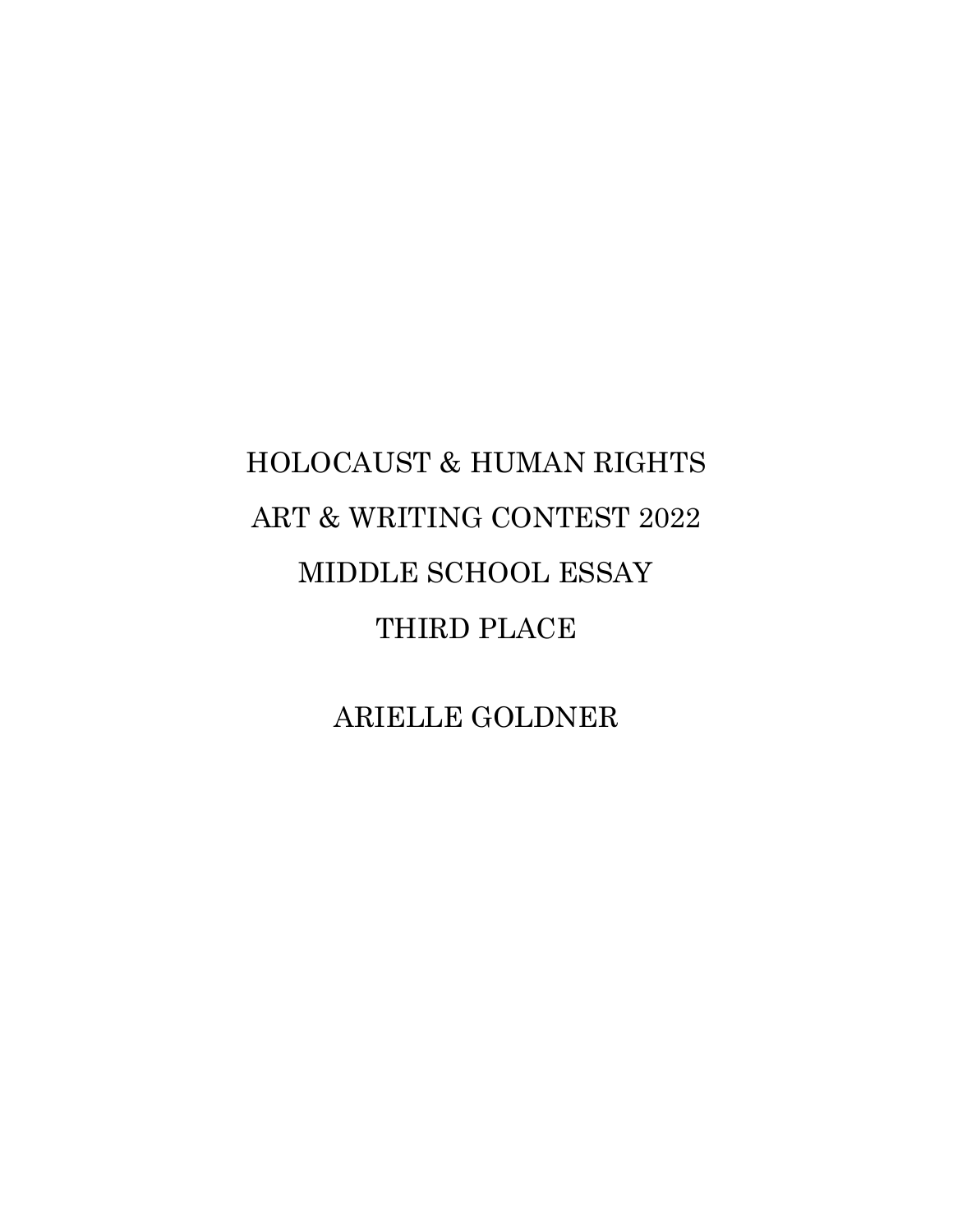What is an upstander? An upstander is someone who goes out of their way to help others. An upstander is someone who is selfless and thinks of others' needs when they witness something not right. An upstander is a person everyone should look up to. " In the end, we will remember not the words of our enemies, but the silence of our friends. " Dr. Martin Luther King Jr.once said. This is a great reminder to stick up for a friend because the silence of your friend is worse than the words of the bully. Sometimes sitting and watching can hurt more than the actions or words being spoken upon someone else.

My great grandma Rose survived the Holocaust because of upstanders. I would not be alive if it weren't for a family of upstanders. My great grandma was twelve when Nazi's invaded Poland where she grew up. She snuck over to a local Catholic family that she knew. She asked them to take her in. This family decided to take action, an action that saved my great grandma's life. This family chose to be the upstander. The family disguised her as a cousin visiting town. She was scared and alone, having been separated from all her family. When the Nazis did house checks she was "the cousin", this family did what was right and protected young Rose at all costs. They risked their own lives to protect her. The family that cared for my great grandmother lived on a farm. Grandma Rose worked and helped take care of the animals. I always remember how much my Grandma Rose loved animals. This family of upstanders stuck with Rose the whole time, they never gave up or let her go off on her own.

Now when I think of upstanders, I think of this wonderful family who saved not only my great grandmother but my family and my life. Ever since the war, my great grandmother knew what it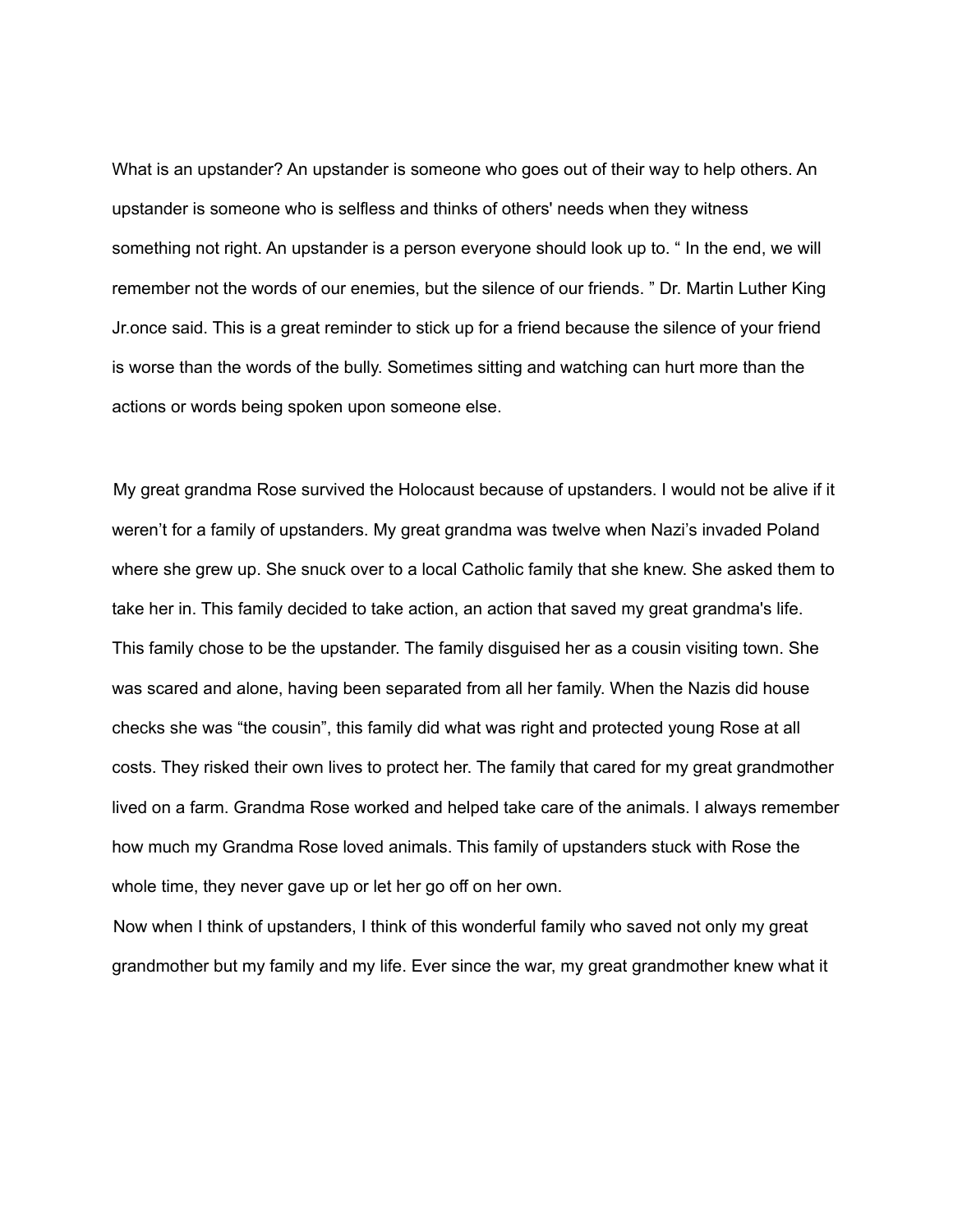was like to be in the shoes of someone in need, so she became an upstander. Speaking up for what she believed in and for others whom she cared very much about, donating to people in need, feeding the hungry, and so much more. I will never forget what my great grandmother went through and the sacrifices that she made to become an upstander and help others. I aspire to be just like my great grandma Rose someday. When I hear or witness someone bullying my classmate or friend, I will speak up. I have also taken a stand against discrimination of people based on their race or religion. For example I have attended a Black Lives Matter protest. It is important for me to stand up for others even if it puts me at risk. I hope my grandma's story inspires others to be upstanders as well.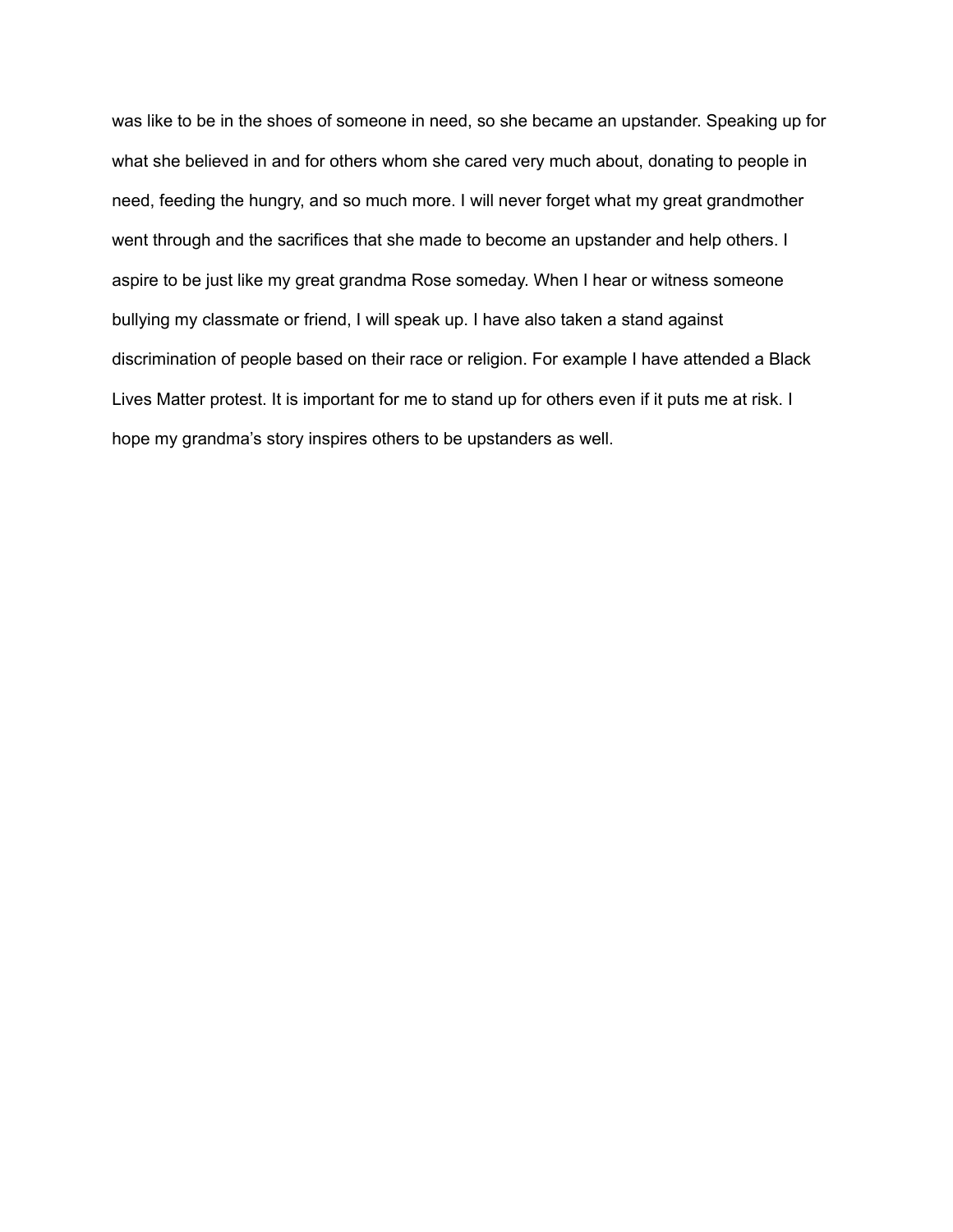# HOLOCAUST & HUMAN RIGHTS ART & WRITING CONTEST 2022 MIDDLE SCHOOL ESSAY HONORABLE MENTION

ZOYA NABEEL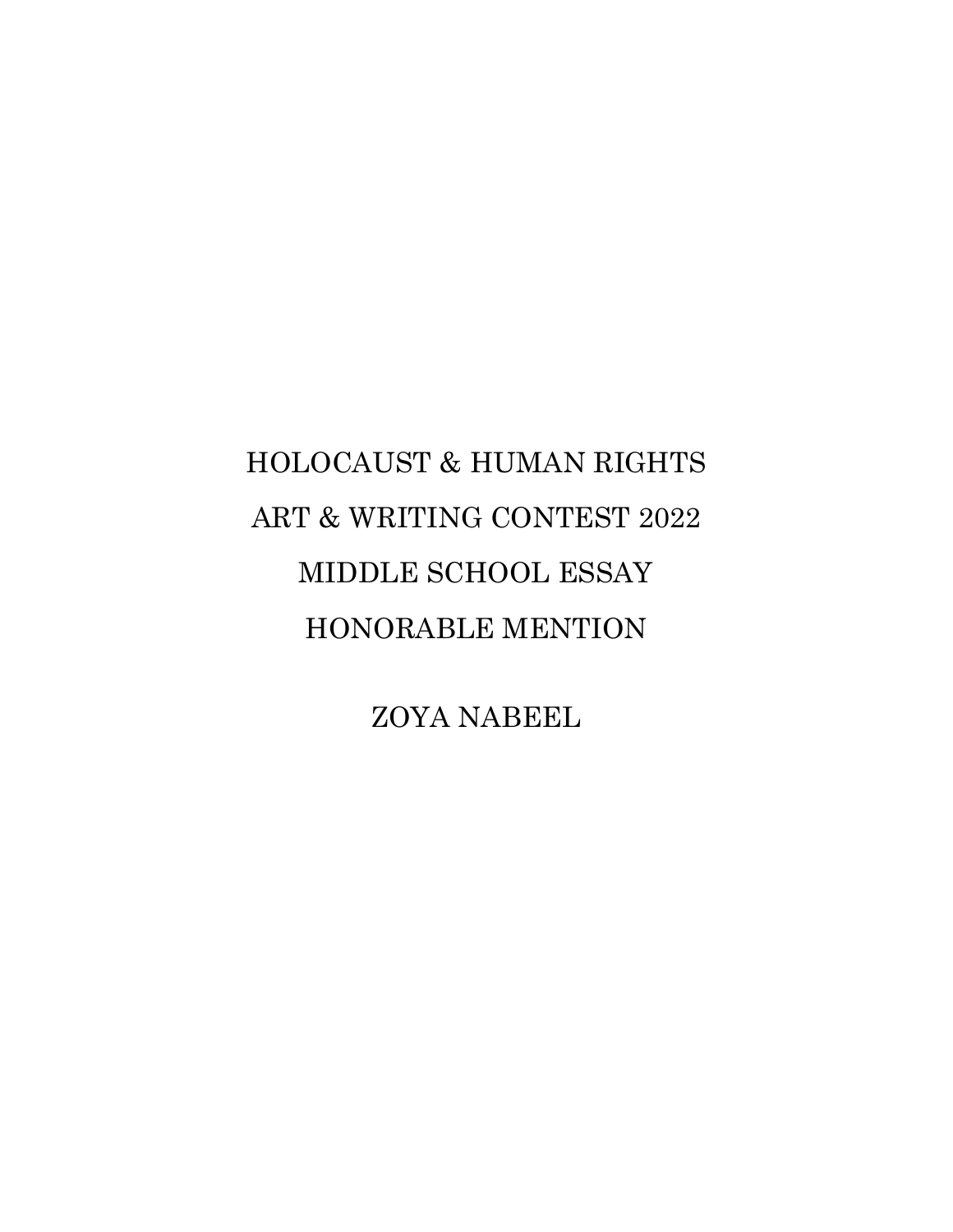"Save one life and it's as if you've saved all of humanity." -Islamic hadith and Jewish proverb

This encapsulates everyone who made the decision to stand up when it mattered. The book *The Grand Mosque of Paris: A Story of How Muslims Rescued Jews During the Holocaust* by Karen Ruelle and Deborah Desaix provides insight of the Islamic communities role during the Holocaust. At this time, Jewish people fled to France, taking flight from Nazi rule. But in the 1940s, the Nazi's conquered France. Jewish people soon found shelter in The Grand Mosque of Paris, at the center of the Islamic community. Millions who fled concentration camps were provided a home at the Mosque. When the government scanned the Mosque as rumors circulated of refugees taking shelter, the Mosque still admitted people. The fact that they didn't stop helping refugees is heartwarming. By doing this, the Islamic community was communicating

"We may be different, but we're all human beings. Shouldn't we lend a helping hand to others when we have the power to?"

Being an upstander changes the course of someone's life. If the Islamic community hadn't advocated for Jewish refugees then millions would have been placed in dangerous situations. Advocating is speaking up for marginalized voices and replacing their silence with expression. Personal beliefs shouldn't determine whether we help another but should instead encourage us to build connections with our neighbors. At the end of the day, we're all human beings, but how we rise up in times of prejudice is the true test of character.